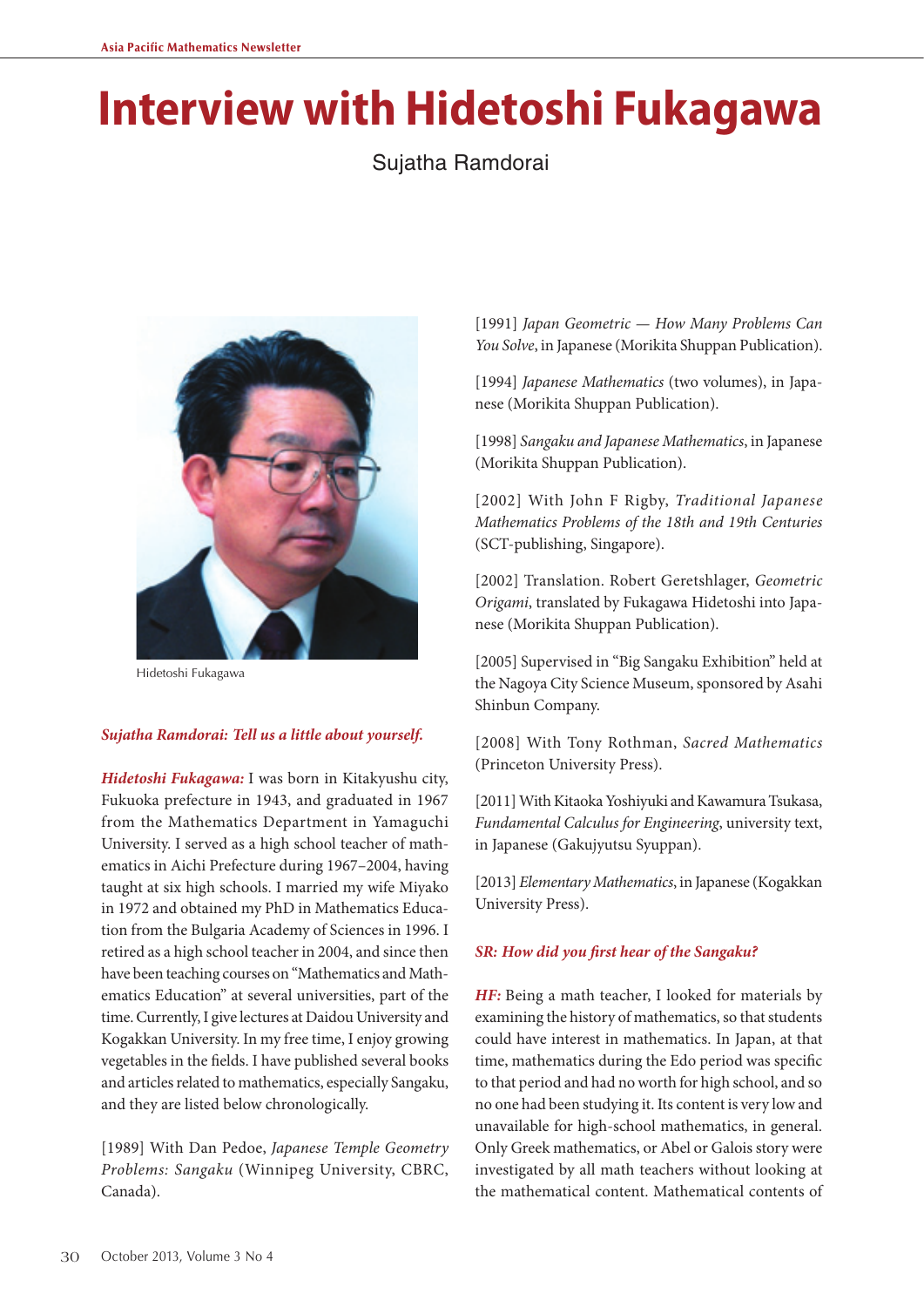western mathematics history are too professional for high school students, and they were difficult.

When I served as a teacher at first in Handa high school in Aichi Prefecture, I met a linguist teacher Kunihiko Sakakibara who was a prominent linguist. One day, he brought a dirty old book of Japanese mathematics to me, saying, "It's Edo period math book and I don't know the content, can you decode it?" It was the first Edo period math book for me. I had never seen authentic Edo period math books until then. I said to him. "It is generally believed that mathematics during Edo period had totally useless, low level content. So don't expect too much", and began the translation work. I had studied Chinese, just as studying Latin is for anyone interested in history of the Western world. I finished the translation of the book six months later and I was very much surprised.

Although they didn't know western mathematics, mathematicians during the Edo period used "Partial derivative" or "Power series". I was startled and so started to study traditional Japanese mathematics. There were many Japanese mathematics books. In my study, I found a word, "Wooden tablet on which Japanese mathematics problems recorded" in some book. What is a wooden plank with mathematical problems? Then I found a board kept unnoticed to any modern mathematicians. There was a wooden plank in existence in Aichi prefecture on which mathematics problems were written during the Edo period. I was surprised and investigated, and found that local historians had reported about it. They found the content difficult for them, because they were not mathematicians, and the plank was recorded as a mere cultural property. Some Sangaku survived in Mie and Aichi prefectures, as mere cultural properties, are preserved. This was the start of my love for Sangaku.

## *SR: Have you tried using the Sangaku problems and method of solving them in the classroom?*

*HF:* Most Sangaku problems were introduced only as a cultural asset and were difficult for high school students. The high school attached to Aichi educational College was my third school. One day, I was going to Nagasaki for the school excursion with my students. Before departure, I had translated Sangaku problems of Nagasaki Suwa Shrine into modern language and handed the problems to my class students. On the day before they set out for travel, somehow during my lunch break I went to my classroom and found five or six students debating about Suwa shrine Sangaku

problems. From this time, I was convinced that easy Sangaku problems are best for students. But Japanese high school students are busy in everyday classes, and they have no extra time to study Sangaku. I once was a lecturer at the Education Centre for Aichi Prefecture's high school teachers, and introduced the importance of Sangaku, from 1980 to 1992. Now, I am talking on Sangaku in my lecture at Nagoya University and some other Universities in mathematics education course.

*SR: You can obviously mix this with history, culture, and politics. Just as in the introductory portions of your book. Have you tried this form of mixing the problems with story-telling in the class? What are the reactions of the students?*

*HF:* Traditional Japanese mathematics is based on Chinese mathematics and is independent from Western mathematics. In 17th century, Japan was exposed to the danger of the invasion from the West. Finding out that other Asian Nations were invaded by the West, the Tokugawa Government prohibited other countries that had traded with Japan from intervening in domestic matters. The Tokugawa government was sensitive to and restricted the invasion of particularly religious or scientific information. In the 17th and 18th centuries, in Japan, science and culture took roots on their own. This is Edo culture and we give too much appreciation to it, that is, traditional Japanese culture. The culture includes mathematics too. The culture developed, because the Tokugawa Government avoided war, aimed at agricultural growth, to be a rich country. People lived in not so poor but rich environment, and so the culture developed. In high school, I have been speaking, "Peace developed culture and peace is so important". Sangaku is a product of popular culture. I always emphasised this in the classroom. There were a lot of people who enjoyed mathematics during the Edo period.

#### *SR: Are there other allusions to Sangaku in Japanese texts or folklore?*

*HF:* Studies of mathematics during the Edo period were done as cultural property only and not in the view of mathematics. In a Japanese history textbook there was only one line about it. The Sangaku hadn't touched everyone. Historians couldn't understand the high mathematical level of the Sangaku. Sangaku was reported as material left from history and worthless for mathematics education. I focused on studying Sangaku, analysed the contents of mathematical research, but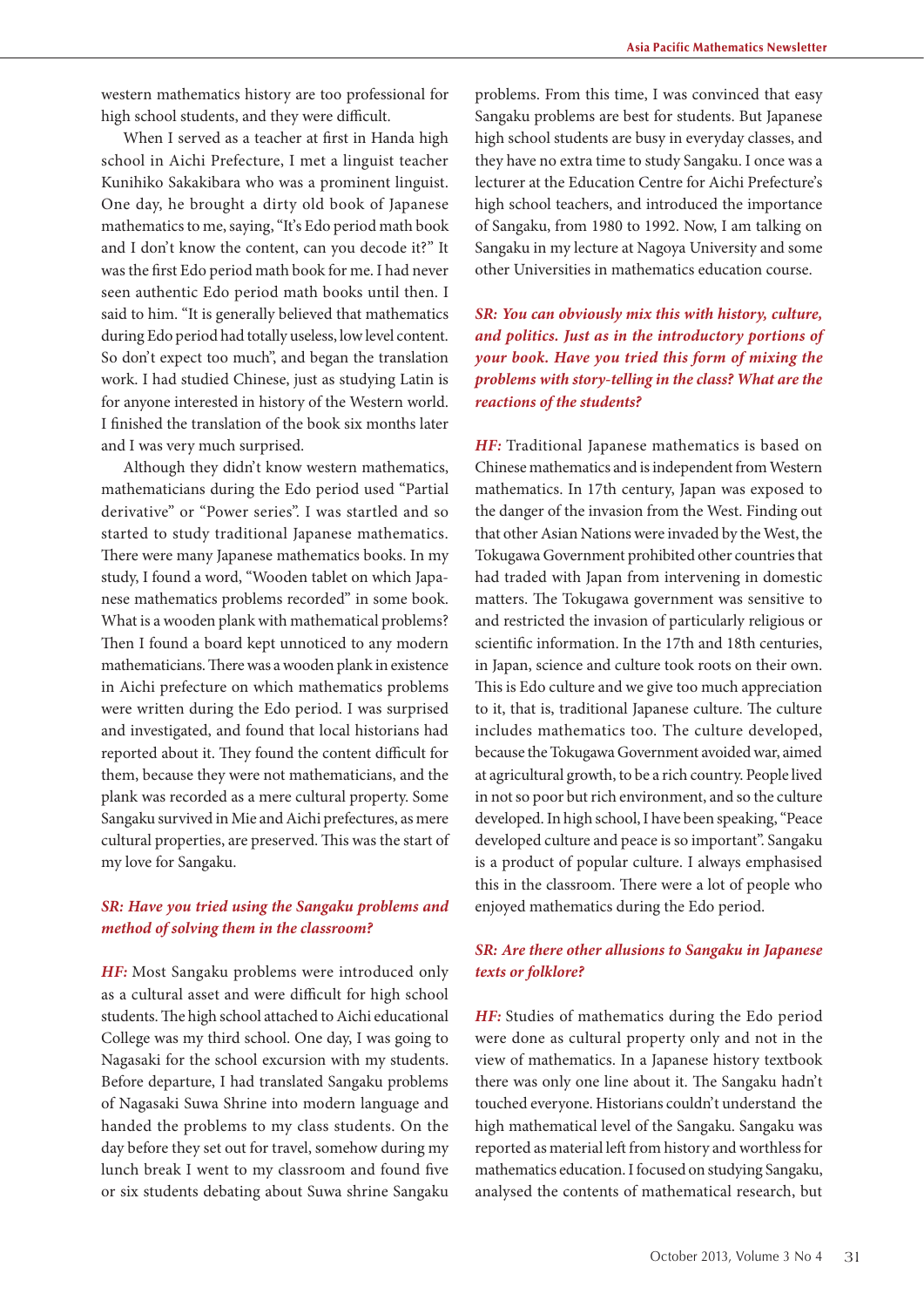it was a heresy, and has been ignored by historians. However, I noted its contents, and continued to study their style. Mr Haruki Abe, who was a reporter of Asahi news company, became interested in my research. He introduced Sangaku that I studied in the Asahi newspaper. Researchers studied the materials that were left, panicked and began examining the Sangaku since then. The historians then wrote about Sangaku in the history textbooks of high school in Japan.

Sangaku didn't appear in any Japan high school history textbooks until 40 years ago, but is now described in Japan history textbooks. However, the mathematical content of Sangaku is very difficult to introduce.

## *SR: Is there any evidence that the Japanese were aware of Mathematical knowledge from other civilisations around the world at that time?*

*HF:* Western science, translated into Chinese, was imported to Japan during the Edo period. Calendar was important for the Tokugawa government and the knowledge of the Western calendar was coming into Japan. Especially the calculator Abacus or "Soroban" (just as the modern PC was imported from China), and they used it on many occasions of everyday life. Abacus training rooms were opened in many regions of Japan in the Edo period.

During the 17th–19th centuries in Japan, many small schools teaching reading and writing were opened. Village classrooms sprouted up throughout the country to teach reading, writing and arithmetic, or three "R"s. The classroom was called "Jyuku" or "Terakoya", and played a particularly important role for increasing literacy rate and pushing up the general level of education of the common people.

Schools were run even privately, and the size varied widely from 10 to 1,000 students. Poor samurais, priests and any intelligentsia could become a teacher of the school easily, and could get some money. These schools were private, not public. Therefore, many people were strong in calculation, reading and writing. At some Jyuku, advanced mathematics was studied, and people who loved math studied there. In such schools, mathematics was just really fun in ordinary life. In some provinces where there were mathematics lovers, the wooden tablets, on which geometry problems or the land surveying results were written, were hung in the shrine, and thanked God. Thus many elementary schools proliferated in 18th and 19th centuries of Japan. Number of cram schools in the Edo period was

more than 80,000. (Refer to http://library.u-gakugei. ac.jp.)

The literacy rate in Japan at that time was so high and said to be more than 70%. During the 18th and 19th centuries, it is said that the literacy rate in London was about 20%, and in Paris, 10%. However, in Edo period, it was 70–86%. It was easy to run such schools, even in the home garden. Samurais who lost their jobs and some intellectuals easily ran such schools. The Government thought that the influence of literacy was also useful in letting people know laws, so did not put restrictions on such schools. Mathematicians of the Edo era were good at computation of geometric problems. Greek mathematics depended on logic, but Japanese mathematics used complex calculations. Logical thinking was not born in Japan. But computational geometric problems thrived and left behind great material.

#### *SR: Tell us a little about your experience in collaborating with Rothman for the book.*

*HF:* Rothman and I have never met each other until now. However, we published the book. Mathematicians who joined Sangaku tour and asked me to be the guide were surprised that we as co-authors have not seen each other. I started to research Sangaku when I was a high school teacher. But nobody recognised my work. During the Edo period, mathematicians studied hard geometric problems and most of Sangaku problems were on geometry. They used computational geometry without logic. Geometric logic was not used in Japan. Until 40 years ago, Sangaku mathematics had been ignored, that is, Sangaku was a forgotten world. All mathematicians in Japan at that time thought the mathematics during the Edo period had no value. But plenty of problems, from the view of a high school math teacher, are suitable for high school students.

I wanted to introduce this forgotten mathematics to the world and so acted. I guess it was 1984; my first job was buying a book on how to write in English. I have never written an English letter until then. My favourite language was only Japanese (this is a joke). If I hadn't come across Sangaku, then I wouldn't have needed to study English. I studied how to write English letters for the first time at the age of 42. I sent letters, in which Sangaku geometric theorems were written, to ten foreign mathematicians who had interest in history and geometry all over the world. But nobody sent me any reply. These were letters I wrote to foreign countries for the first time. Sangaku inspired me towards such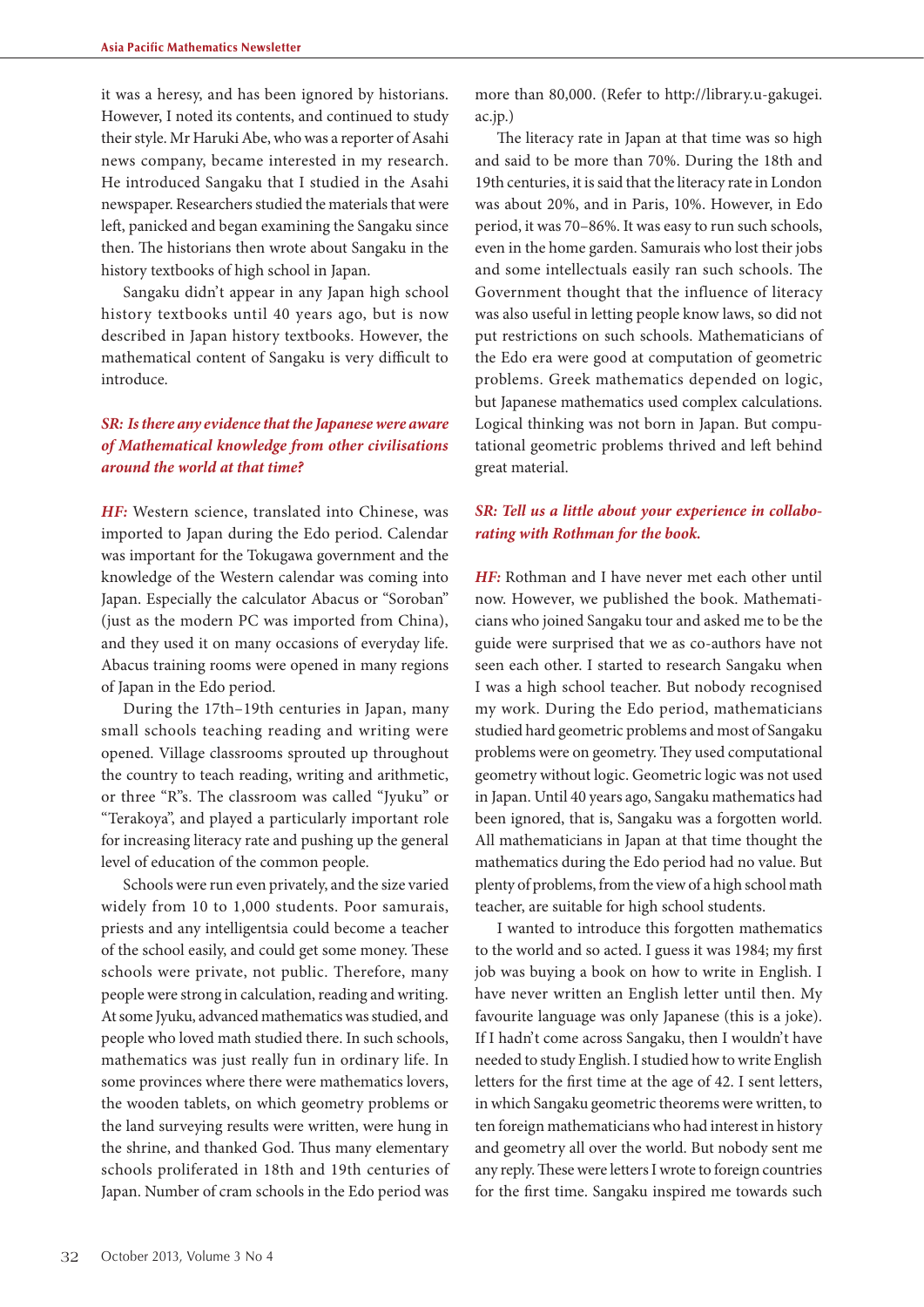behaviour because I was mad about Sangaku. Two months later, my wife shouted, an air mail arrived from abroad. I received a letter from abroad for the first time. The letter was from Dan Pedoe (1910–1998) of the University of Minnesota. He was impressed by my letter, "Sangaku is a wonderful world, so we two will research it". In 1988, I know that Dan Pedoe struggled in publishing the Sangaku. When he introduced the theorem on an ellipse of Sangaku in his lecture in Australia, one participant sent another solution to me. Dan Pedoe consulted about publishing "Sangaku" with Australian Mathematical Society. The answer to this was Ralph Stanton of the University of Winnipeg in Canada. *Japanese Temple Geometry: Sangaku* was published by CBRC, Winnipeg in 1989, thanks to him. This book contains interesting geometry problems. It is my first book, dedicated to Australian Mathematical Society.

The book was read by many people. Thanks to this book, Sangaku was introduced to the world for the first time. Tony Rothman especially had many answers and asked questions about this book. The interaction with Rothman is the longest one. He solved many problems. And I helped him write his article in *Scientific American* in 1998. This article was organised by Tony about 5 years ago. From then on, Tony and I continued to discuss on Sangaku problems over a long period. There happened more interesting things. Tony moved to Princeton University, deepened the acquaintance with the eminent physicist Freeman Dyson. Freeman Dyson was a student, to whom Dan Pedoe had taught geometry in London. So Dyson cooperated with me after Dan Pedoe requested him to help me. In 1994, I bought a fax machine. The first fax mail was not from any Japanese but from Princeton University, Freeman Dyson's recommendation to my new book in Japan. Collaboration between Freeman Dyson, Tony Rothman and myself enabled *Sacred Mathematics* to be issued from Princeton University in 2008. Tony Rothman drew all of about 300 figures, rewrote my manuscript and changed the sequential order of the contents. He did most of the work. My English is still not good and I am learning English from my English teacher Mr Takeshi Taniguchi, my friend. Even now, my English is still not so good.

# *SR: How have the Japanese received your book? I think there was a recent Japanese movie on Yamaguchi Kanzan and the Sangaku. Was it related to your work in any way?*

*HF:* After my book *Japanese Temple Geometry Problems:* 

*Sangaku* with Dan Pedoe was published in Canada, I thought it would be easy for me to publish the Japanese version since I originally wrote the manuscript in Japanese. However, it was not easy to find a publisher in Japan. I wasn't so famous then. However, Mr Setsuo Tanaka, staff of *Morikita Shuppan*, publisher in Tokyo, was intrigued by my manuscript. In 1991, I managed to publish the Japanese version of my book, *Japanese Temple Geometry Problems* with Morikita publisher. It is said in Japan, that a mathematics book is a success if 3,000 copies are sold. The book I translated sold more than 12,000 copies. One reader who was in hospital sent me a letter, in which he wrote "I have a lot of time to solve many interesting problems in the book. Many thanks for your book". I was the first person to introduce Sangaku to the world as mathematics. In 2008, Japanese version of Fukagawa Hidetoshi and Tony Rothman's *Sacred Mathematics* by Princeton University was published by the same publisher *Morikita Shuppan*. After this book, historians got interested in the study of Sangaku. A movie "Tenchi Mei Satsu" featuring the strategist of Edo period was made in 2012. I was not involved in this film. I have not seen this movie. In this movie, Yamaguchi Kanzan has nothing to do with story of this film. Yamaguchi's diary has not yet been published in modern Japanese language.

#### *SR: How has the world outside reacted to your extraordinary findings [Research]?*

*HF:* The late Professor Shiko Iwata, prominent geometer in Japan, knew that the mathematical contents of Sangaku were very good. Iwata, his friend Isao Naoi and I had been studying and analysing traditional Japanese Mathematics very enthusiastically. I thought about studying English, to introduce Sangaku abroad. I sent a letter to ten geometricians of the world, in which beautiful Sangaku theorems were written. Only Dan Pedoe gave me a reply. He was a friend of Leo Sauv (1921–1987), a world renowned geometrician who edited at that time Canada's geometric problem solving journal *Crux Mathematicorum*. Dan Pedoe advised me to contribute the Sangaku problems to *Crux Mathematicorum* of Canada. Leo Sauv edited the Sangaku problem and put the problem 995 in the December 1984 issue. This is the first time that Sangaku was introduced to the larger world. I thereafter provided many problems with this magazine, *Crux Mathematicorum*. I have received letters from people in many countries who read the magazine. Of course, I introduced Sangaku problems to mathematics magazines in Japan prior to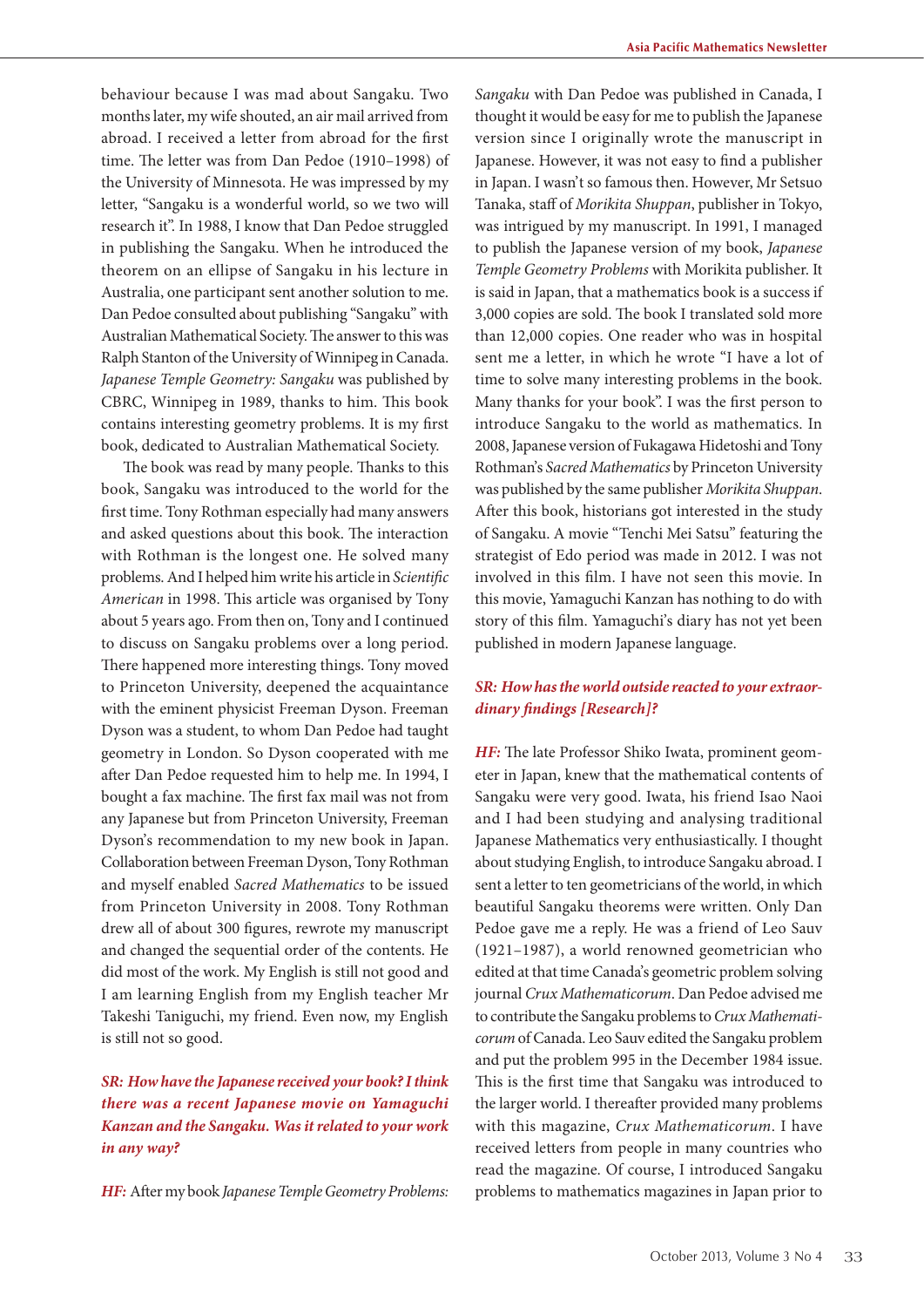this, but nobody had been interested in the Sangaku world. The book published by Winnipeg University with the help of Dan Pedoe in 1989, *Japanese Temple Geometry* was decisive. Pedoe wrote most of the texts since I was not good at English. He was a prominent geometer and wrote Sangaku problems as "problems of Euclid". Pedoe has spread Sangaku to all over the world. A modern Greek complained to me in his letter, "There is no Geometry other than in Greece". After some years, he came to love Sangaku.

#### *SR: What is the oldest Sangaku that you have come across?*

*HF:* There are 900 Sangaku tablets remaining and the oldest Sangaku was hung in 1683 at Hoshinomiya shrine of Tochigi Prefecture. The surface of this plate was burnt, and cannot be decrypted. But before it was burnt, local junior students had already made a replica, we can see its content. Because we were unable to carry the earliest Sangaku, we carried the replicas when the national Sangaku exhibition was held in Nagoya. I supervised and exhibited it in 2005 at the Nagoya City Science Museum. The replica of the earliest Sangaku is a board 180 cm wide and 90 cm in height. There is actually in the Edo era (1603–1867), 54 years ago before the earliest surviving Sangaku, a recording of an even older Sangaku hung in the shrine of Fukushima Prefecture after 1657. After the Sangaku exhibition in Nagoya, five more tablets were found in Toyama Prefecture. When I held the Sangaku national exhibition, a local historian became interested in the Sangaku and found one new Sangaku. However, in the catastrophic earthquake disaster in the Northeast Japan in 2011, we lost two or three tablets in Fukushima prefecture. Recently in modern children's events, they make small Sangakus freely, in which modern school mathematics, not traditional ones, is written. But they have nothing to do with traditional Japanese Mathematics.

#### *SR: You are clearly passionate about this. What future plans do you have in this regard?*

*HF:* Two weeks ago, I solved problems of a Sangaku tablet dedicated in 1841 at Tashiro shrine in Yoro-Cho of Gifu prefecture, which I visited and gave the analysis to the priest, since nobody had been able to analyse the content of the Sangaku by then. Five problems written on the tablet were so interesting. Three of them were submitted by twelve, thirteen, and eleven year old boys respectively. Two other problems were so difficult to solve that it took me one month to solve the problems. I wanted to show the five problems to undergraduate mathematics students. Sangaku problems often interest people. For example, a geometric problem among birds and flowers, depicted on the ceiling grid in the temple in Nagano prefecture was so nice and I submitted it to the *Crux Mathematicorum*. Now the temple no longer exists.

A British geometrician visited Japan several years ago, and he wanted me to see his solution to the problem and came to my home in Gifu, since he was so excited to find it after some struggles. He found the best answer to this problem. We just met in my home, and I have never been acquainted with him before that. In fact his solution was so good. His name is John F Rigby and his solution is introduced in [2]. Thanks to his invitation, I was given a chance to demonstrate the Sangaku to the teachers of high school who graduated from the University of Wales in 2004.

In 2012, the idea of giving some Sangaku tours to the people from other countries was proposed to me. In March 2012, a Swiss mathematician, Professor Emmanuelle Gracchi, and in April, Carsten Cramon of Denmark with 20 people visited me. In July, American mathematician David Clark of Randolph-Macon college, in August, a student Ian Johnston of Boston University, and in September, Rosalie Hosking from New Zealand visited Ogaki Sangaku. Currently I am preparing for a visit of 20 Singapore high school students in August 2013. They are going to visit Sangakus at Atsuta shrine in Nagoya city and Ogaki. Since languages are different, they won't know its contents. One visitor, Professor Peter Wong of Bates College in the US, with more than 20 years of acquaintance, knows the content of Sangaku. I was surprised when I met him for the first time, by his understanding of the content of the Sangaku. However, he couldn't understand or speak Japanese. Generally people don't know the contents of Sangaku and so I would like to translate it, and introduce it to the world. Sangaku is a great material for mathematics education. In September this year, I will visit two universities — Valladorid and Sevilla of Spain, and will give a talk on Sangaku.

#### *SR: Your own personal favourite problem and solution among the Sangakus.*

*HF:* Circles and triangles and rectangles are geometric tools in traditional Japanese mathematics. Let me introduce an interesting simple problem. An equilateral triangle ABE has sides of length 10 units and, an outside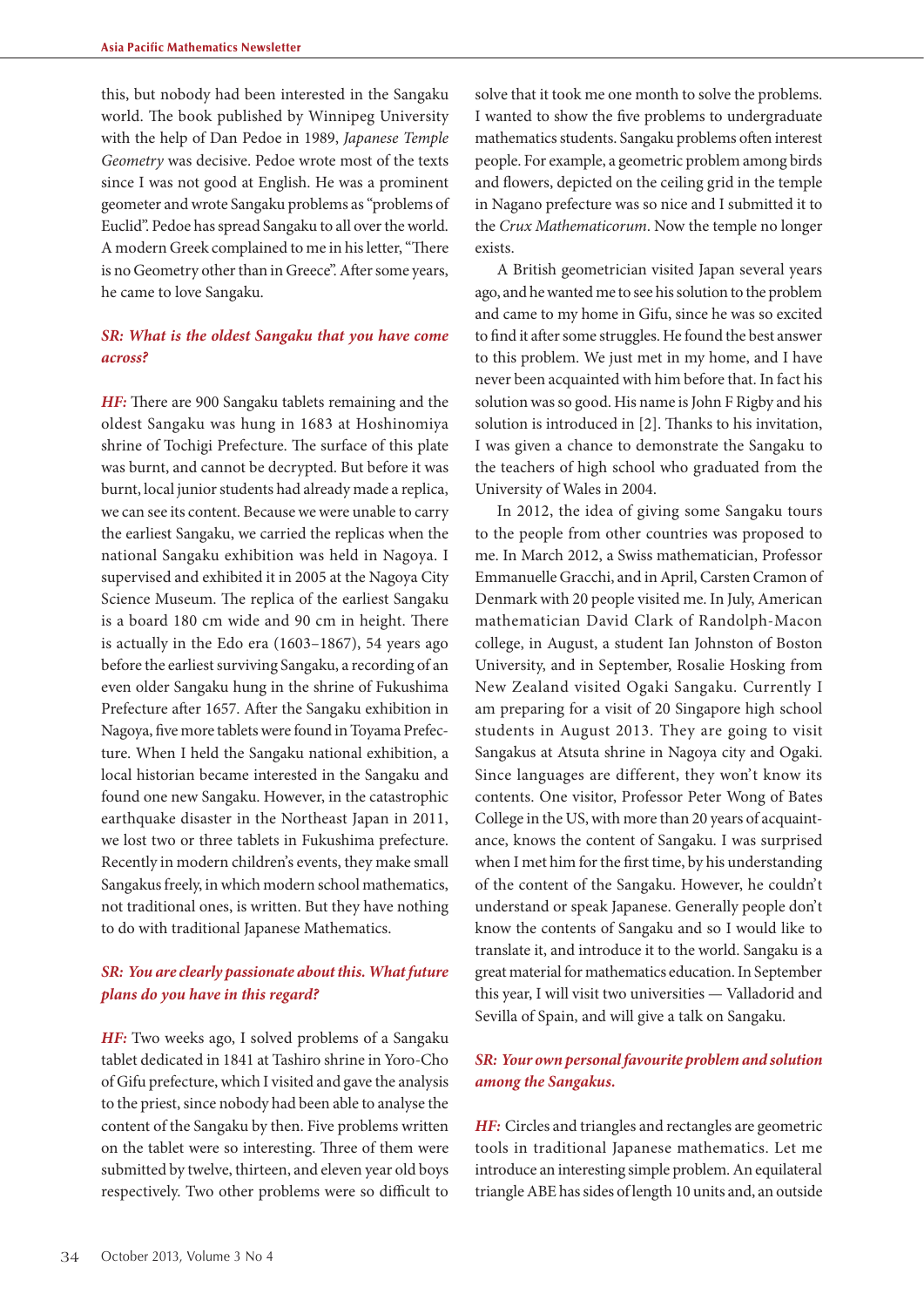square ABCD has side length 10 units. The problem is to find the radius of the circle that passes through the three points E, C, and D. This is not a Sangaku problem but quoted from the book published in 1877. The other problem has not been solved yet and is recorded in Yamaguchi's diary, which is a Sangaku problem. It was described as "problem not solved yet" in his diary. I think it's pretty hard. I have not been able to solve it. Two externally touching circles of radii *a* and *b* lie on the straight line L. Describe a square inscribed in the space bounded by two circles and the line. The side of square *x* varies. Find the minimum and maximum of *x* in terms of *a* and *b*. I think it's pretty hard.

In 1994, in some conference of Bulgaria, an aged mathematician who sat in the front row at the Conference in Bulgaria asked me a question. Are there unresolved problems in the Sangaku world? Since I had not studied the diary of Yamaguchi at that time, I couldn't answer him. His name was Paul Erdos (1913–1996).



## *SR: Has this taught you something about traditional schooling or learning in Japan?*

*HF:* Sangaku problems are difficult for high school students and I didn't teach them at my high school. I introduced Sangaku problems in "Mathematics magazines for high school students" in Japan. Other work of mine on Sangaku was to introduce Sangaku

to high school math teachers of Aichi prefecture in the workshop during 1980–1992. Currently I am teaching university students of the department of mathematics at Nagoya University, from 1990 till now. Moreover, I have introduced the Sangaku in mathematics education at several universities.

From 1987, in Bulgaria, I provided Sangaku problems on the cover every month for teenage magazines in Bulgarian Education of Mathematics and Informatics until 1992. In the 1987 issue, a student of Bulgaria high school came up with a wonderful solution to a Sangaku problem. This project was run by geometrician Jordan Tavob of Bulgaria Academy of Science.

In 2005, I organised "The National Sangaku exhibition" at Nagoya City Science Museum and exhibited one hundred Sangakus, carrying them to Nagoya by truck. The leading newspaper Asahi Shimbun spent a huge amount of money. Mr Abe Haruki from Asahi Shimbun proposed this exhibition. This large scale exhibition touched many people.

*SR: When you compare the solutions of some of the geometric problems and solutions, is there anything strikingly different in the way of approaching a problem in this culture as opposed to say, the Greeks and the geometry developed by the Greeks? Or later in other European countries?*

*HF:* "Wasan", traditional Japanese Mathematics, developed based on the Chinese mathematics. Sangaku world is a part of "Wasan". Computation is the subject there. Contrary to this, Greek mathematical or Western geometry has evolved from logic as the subject. For example, when a triangle was given, Feuer Bach circle has the relation passing through three midpoints of the sides of triangle and nine points of the triangle in western geometry. Wasan mathematicians calculated the radius of the circle touching three circles in terms of three sides. The aims of western mathematics and Japanese mathematics are the relations and calculations respectively. Complex calculation is the main aim of Wasan and Sangaku.

See [1, p. 111]. In [3, Chapter 6, p. 232], you can find factoring a fourth degree equation into two second degree equations. Few Sangaku theorems on the ellipses are found in Western mathematics. See [1, pp. 50–68].

Sangaku problems introduced in [3, pp. 212–216] were calculated redundantly. Immediately after publication in the United States, a good short solution appeared in the article in the USA. After long calculations on circles or spheres contacting problems, Japanese